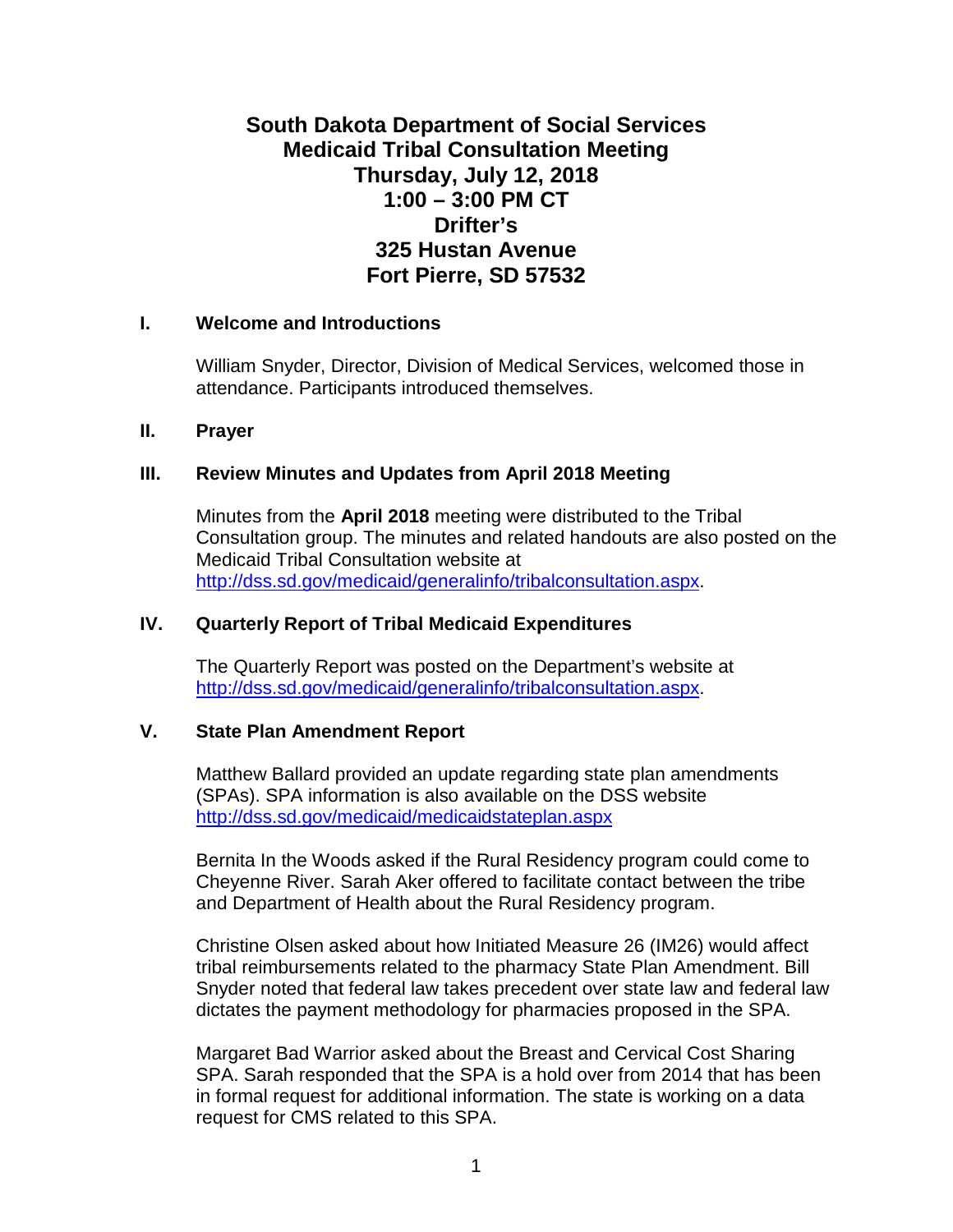Margaret Bad Warrior asked about the SPA regarding substance use disorder (SUD) services. Sarah explained that coverage of services for all adults started on July 1, 2018.

# **VI. Behavioral Health Update**

Tiffany Wolfgang gave an overview of the Division of Behavioral Health's work on suicide prevention. Individuals can order materials for community and agencies for suicide prevention month in September from the Division of Behavioral Health. Brenda Tidball-Zeltinger asked what strategies are targeted to parents and families. The "Be the 1" campaign is targeted to people around the individual and focuses on how those people can help. CJ Means asked about establishing a Coalition for suicide prevention. Tiffany said that Coalitions are grassroots efforts to gather community partners together to address suicide prevention in the community. More information about coalitions is available here:

<http://sdsuicideprevention.org/professionals/coalition-task-force-members/>

Tiffany also overviewed the Department's work on opioid including the needs and assessment and South Dakota's Opioid Abuse Strategic Plan. The strategic plan is available here:

<https://doh.sd.gov/documents/news/SDOpioidAbuseStrategicPlan.pdf> Tiffany also discussed the new prevention website here:

<https://www.avoidopioidsd.com/> CJ asked about grant opportunities and if the grant opportunities are for tribes or for the state. Tiffany noted that there are tribal grant opportunities. There is \$50 million available specifically for tribes; there are other grants that are specific to states. If the state is awarded a grant, it would allow the state to partner with tribes and others to implement opioid prevention strategies. Larry Morning Star asked if a provider could apply for the tribal grant and participate with the state. The state encouraged tribes to apply for funding. Larry asked if there are state specific maps that show the locations of misuse. Tiffany noted that she was not aware of any state developed maps, but noted that the CDC has developed some materials. Data and statistics about South Dakota opioid abuse is available at <https://www.avoidopioidsd.com/key-data/>

# **VII. Career Connector Program**

Sam Masten overviewed the process for operation of the Career Connector Program as a voluntary program. Bill Snyder noted that the program is designed to help address a subsidy cliff and affects approximately 1% of South Dakota Medicaid recipients. Margaret Bad Warrior asked if an individual would be negatively affected if they chose not to participate. An individual's eligibility will not be affected if they choose not to participate in the voluntary program although DSS may follow up with those individuals.

Margaret asked about the date of submission for the waiver. DSS plans to submit in the next few weeks. DSS will send a notice of the federal public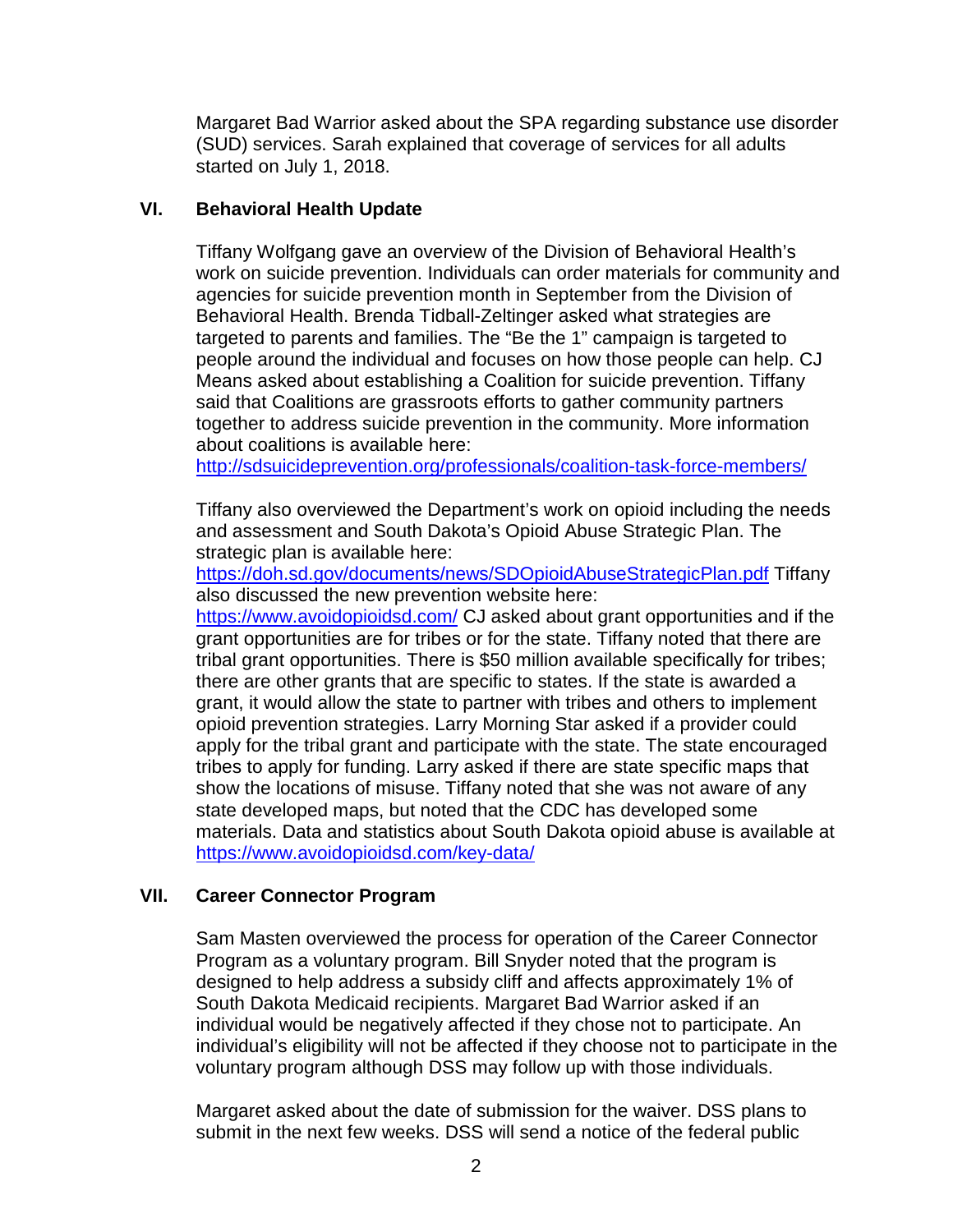comment period to individuals who commented on the waiver. Larry asked about the website for the federal public comment period. The waiver will be posted on [https://www.medicaid.gov/.](https://www.medicaid.gov/) Margaret noted that she believed that the Cheyenne River Sioux Tribe did not receive notification of the state public comment period and asked about the ability for the tribe to submit a comment. Sarah responded that DSS will accept informal comments from the tribe and will look into the ability to incorporate it into the waiver as an official public comment. Sarah also said she would look into the email list to ensure that Margaret is included on the communication list.

Bernita stated that Arizona and Missouri have exempted American Indians and noted that she cannot understand why South Dakota would not do the same. She further noted that South Dakota benefits from 100% FMAP for American Indians. Bill responded that CMS has stated that they cannot create an exemption based on race. The waiver does make exemptions based on location due to feedback received that the program would be difficult for individuals to comply with in certain geographic areas of the state. The program is designed to promote employment and training and is not designed to be punitive. Bernita spoke about the Cherokee community and the lack of access to certain resources like GED classes and the barriers those communities face, especially for transportation.

Charlene Red Thunder asked if states are required to submit a waiver. No, CMS is open to states submitting waivers related to community engagement, and several waivers have been approved. Charlene expressed her concern about the impact this could have on reservation communities and that individuals currently on Medicaid could become a burden to IHS and the tribes and that this could negatively impact the 100% FMAP being collected by the state. Bernita asked if there is a plan to consider operating the program in other counties. The waiver does not contemplate operating in any other counties besides Pennington and Minnehaha. Any changes to operate in additional counties would require an amendment to the waiver and further public input and tribal consultation. Brenda noted that South Dakota's proposal is different from waivers submitted in other states in that it only applies to certain geographic areas. She also noted that the goal for South Dakota's waiver to maintain health care coverage is not true in other states. DSS agrees that access to health care coverage is important and the waiver is designed to transition individuals to other sources of health care coverage as their incomes increase. CJ said that the waiver picked populated areas, but would like to see an opportunity for reservations to have access to these services. Brenda and Bill noted that DSS would like to see other communities benefit, and that it's challenge in communities that do not have as many workforce and training resources. Larry advised giving some time for the 1115 to get underway and doing a pilot to ensure that expansion can be successful.

Margaret noted that the Cheyenne River Sioux Tribe opposes the waiver due to the mandatory nature of the program. However, she noted the tribe would support a voluntary program. With the mandated requirements, they believe